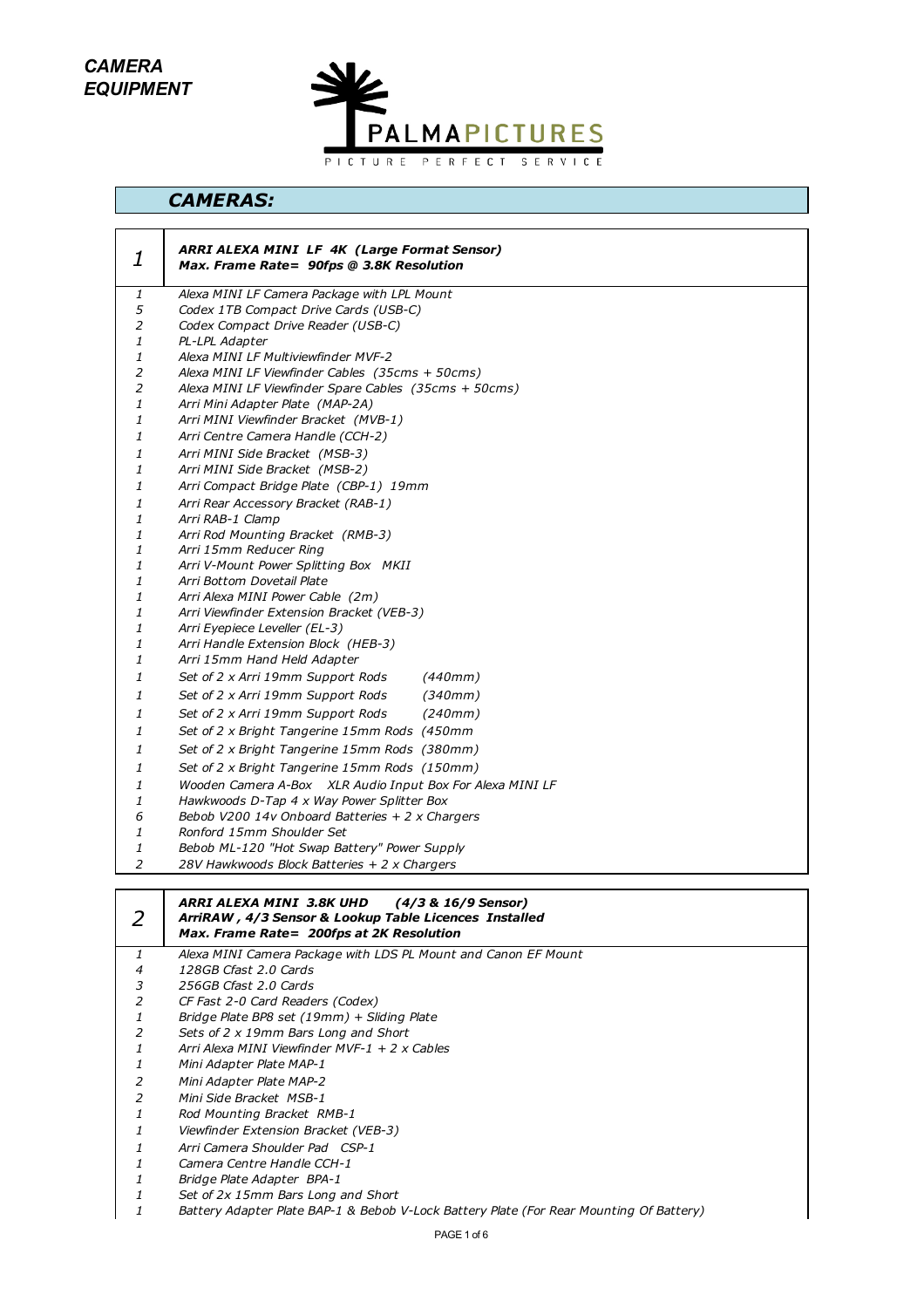

- *Battery Adapter Plate BAP-2 & Bebob V-Lock Battery Plate (Side Mounting Of Battery)*
- *Wooden Camera A-Box XLR Audio Input Box*
- *Hawkwoods D-Tap 4 x Way Power Splitter Box*
- *Bebob V200 14v Onboard Batteries + 2 x Chargers*
- *28V Hawkwoods Block Batteries + 2 x Chargers*
- *Arri EXT RS Adapter Cable (For Remote Focus Operation)*
- *Ronford 15mm Shoulder Set + 15mm Bars*
- *Bebob ML-120 "Hot Swap Battery" Power Supply*

#### *ARRI ALEXA SXT 3.8K UHD (4/3 & 16/9 Sensor) ArriRAW & 4/3 Sensor Licences Installed*

- *Max. Frame Rate= 120fps at 2K Resolution*
- *Arri SXT Camera with PL Mount*
- *Arri CODEX Dual Dock (SAS Dual Card Reader)*
- *Arri CODEX Single Dock (Thunderbolt)*
- *Arri HS CODEX Capture Drives- 512GB*
- *Internal IRND's: 3,6,9,1.2,1.5,1.8,2.1*
- *Bridge Plate 12 set (19mm + base plate) & Sliding Plate*
- *Sets of Short + long rods 19mm*
- *ARRI S4 Shoulder set*
- *Viewfinder Extension Bracket (VEB-3)*
- *Arri EVF-1 Viewfinder with mounting bracket*
- *Arri Shoulder Pad (SP3)*
- *Bebob 14.8V 140Wh V-lock onboard batteries + chargers*
- *Hawkwood 28v Hi amp Block batteries + chargers*
- *RCU-4 Remote Control Unit With 15m Extension Cable For Cranes & Russian Arm*
- *Alexa SXT Rain Cover*

|   | RED "KOMODO" S35mm Camera (6K Resolution)<br>Max. Frame Rate = 120fps at 2K Resolution |
|---|----------------------------------------------------------------------------------------|
|   | RED Komodo Camera Body                                                                 |
|   | Small Rig Cage For Komodo + 15mm Base Plate                                            |
|   | Canon EF-EOS R 0.71x "Full Frame" Adapter                                              |
|   | Canon Mount Adapter EF - EOS R With "Drop in" ND Filter                                |
|   | C7 PL Mount - EOS R Adapter                                                            |
|   | Small Rig Cage For Komodo + 15mm Base Plate                                            |
| 4 | Lexar 250GB C-Fast 2 Cards & Card Reader                                               |
| 6 | Lightweight IDX V-Lock Batteries & Charger                                             |
|   | TV Logic 5.8" Operators Monitor & Magic Arm                                            |
|   | Tilta FF T06 15mm Mini Follow Focus Device                                             |
|   | Vocas 15mm Shoulder Set                                                                |
|   | V-Mount Battery Adapter Plate                                                          |
|   |                                                                                        |
|   | Sony PXW- FS7 MK II S35mm Camera (4k Resolution)                                       |
|   | Max. Frame Rate = 180fps at 2k Resolution                                              |
|   | Sony FS7 MKII Camera                                                                   |
|   | EVF Viewfinder & Support Bracket                                                       |

- *Sony XDCA-FS7 Extension Unit Adapter (With V-Lock Battery Plate)*
- *Sony FS7 MKII Pistol Grip With Servo Zoom Control*
- *Metabones EF- E Mount Speed Booster ULTRA*
- *Sony XQD Card Reader + USB Cables*
- *Sony XQD Cards G-Series 240GB*
- *Bebob V200 14v Onboard Batteries + 2 x Chargers*
- *Tilta 4x5.65" Mattbox (15mm Rods) + 4 x Lens Adapter Rings (80mm, 95mm, 114mm, 134mm)*
- *Sachtler "Dr Bag-5" Extra Wide Carry Bag*
- *Camrade Wetsuit/ Raincover PXW- FS7 MKII*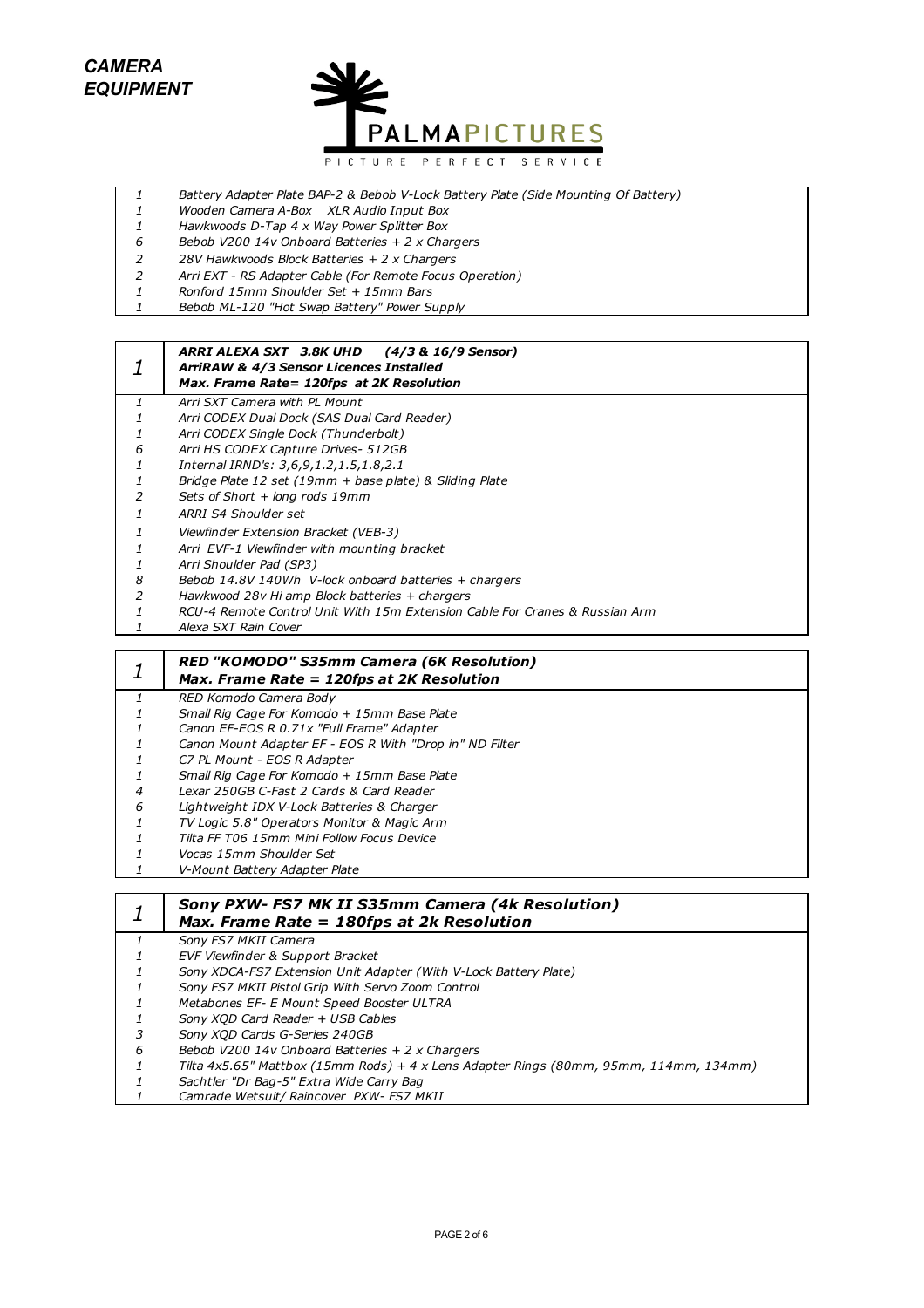*CAMERA EQUIPMENT*



| ┸ | <b>SONY A7S MK III (EF &amp; PL MOUNT) 4K (Full Frame Camera)</b><br>Max. Frame Rate= 120fps at 4K Resolution |
|---|---------------------------------------------------------------------------------------------------------------|
|   | Metabones Sony E Mount - Canon EF Mount                                                                       |
|   | Metabones Sony E Mount - PL Mount                                                                             |
| 5 | Sony NP-FZ100 Camera Batteries $+1$ x Dual Charger                                                            |
| 4 | CF-Express 160GB Cards $+ 2 \times CF$ - Express Card readers                                                 |
|   | Sony CF- Express Card readers                                                                                 |

|               | <b>WEISSCAM HS-2 (High Speed Camera) (2K Max. Resolution)</b><br>Max. Frame Rate= 2000fps at 2K Resolution |  |  |  |  |
|---------------|------------------------------------------------------------------------------------------------------------|--|--|--|--|
|               | Weisscam HS-2 32GB RAM                                                                                     |  |  |  |  |
| 2             | Carry Handles                                                                                              |  |  |  |  |
|               | PL Mount + Canon EF Mount + Nikon Mount                                                                    |  |  |  |  |
| 5             | 24v OnBoard Batteries                                                                                      |  |  |  |  |
| $\mathcal{P}$ | 24v Block Batteries                                                                                        |  |  |  |  |
|               | Odyssey VL 70 7" HD Recorder (Prores 4:2:2 & DPX 4:4:4)                                                    |  |  |  |  |
|               |                                                                                                            |  |  |  |  |
|               | <b>CANON C300 MK1 (EF MOUNT) (2K Max. Resolution)</b>                                                      |  |  |  |  |
|               | Canon C300 MK1 Camera (EF Mount)                                                                           |  |  |  |  |
|               | Canon Viewfinder / Monitor                                                                                 |  |  |  |  |

- 
- *Zacuto 15mm Bridge Plate Vocas 15mm Shoulder Set*
- *Side Handle*
- 
- *Hawkwoods V-Lock Battery Plate*
- *32GB Compact Flash Cards*
- *Canon Batteries + 2 x Chargers*
- *Ewa Marine Underwater Housing (10m Depth)*

# *LENSES*

| <b>S35mm</b> | ARRI ZEISS ULTRA PRIME LENSES X 12 PL Mount |                  |  |
|--------------|---------------------------------------------|------------------|--|
|              | 14 mm ARRI Zeiss Ultra Prime                | T1.9             |  |
| 1            | 16 mm ARRI Zeiss Ultra Prime                | T1.9             |  |
| $\mathcal I$ | 20 mm ARRI Zeiss Ultra Prime                | T1.9             |  |
|              | 24 mm ARRI Zejss Ultra Prime                | T1.9             |  |
| $\mathbf{1}$ | 28 mm ARRI Zeiss Ultra Prime                | T1.9             |  |
| $\mathcal I$ | 32 mm ARRI Zeiss Ultra Prime                | T1.9             |  |
|              | 40 mm ARRI Zejss Ultra Prime                | T1.9             |  |
|              | 50 mm ARRI Zeiss Ultra Prime                | T1.9             |  |
| $\mathbf{1}$ | 65 mm ARRI Zeiss Ultra Prime                | T <sub>1.9</sub> |  |
|              | 85 mm ARRI Zeiss Ultra Prime                | T1.9             |  |
|              | 100 mm ARRI Zeiss Ultra Prime               | T <sub>1.9</sub> |  |
|              | 135 mm ARRI - Zeiss Ultra Prime             | T1.9             |  |

| <b>IFF</b>    |                   |          | <b>CANON FD "SSC" FULL FRAME LENSES X 11</b> |                  | (REHOUSED LENSES BY TLS UK)<br><b>PL Mount</b> |
|---------------|-------------------|----------|----------------------------------------------|------------------|------------------------------------------------|
| $\mathcal{I}$ | 14 mm             |          | Canon FD "L" Series                          | T <sub>2.9</sub> |                                                |
|               | $20 \, \text{mm}$ | Canon    | FD SSC                                       | T <sub>2.9</sub> |                                                |
| 1             | 24 mm             |          | Canon FD SSC Aspherical                      | T1.5             |                                                |
| 1             | 28 mm             | Canon    | FD SSC                                       | T2.1             |                                                |
|               | 35 mm             |          | Canon FD SSC                                 | T2.1             |                                                |
|               | 45 mm             | Yashinon |                                              | T1.6             |                                                |
| 1             |                   |          | 55 mm Canon FD SSC Aspherical                | T1.3             |                                                |
| 1             |                   |          | 85 mm Canon FD SSC Aspherical                | T1.3             |                                                |
|               | 100 mm Canon      |          | - FD                                         | T2.1             |                                                |
|               | 135 mm Canon      |          | - FD                                         | T <sub>2.1</sub> |                                                |
|               | 200 mm Canon      |          | - FD                                         | T <sub>2.9</sub> |                                                |

| <b>S35mm</b> |                   | <b>COOKE "SPEED PANCHROS" S2/S3 X 7</b> | <i><b>(REHOUSED LENSES BY TLS UK)</b></i> | <b>PL Mount</b> |
|--------------|-------------------|-----------------------------------------|-------------------------------------------|-----------------|
|              | 18 mm Cooke S2/S3 | Speed Panchro                           | T <sub>2</sub> .2                         |                 |
|              | 25 mm Cooke S2/S3 | Speed Panchro                           | T <sub>2</sub> .2                         |                 |
| 1            | 32 mm Cooke S2/S3 | Speed Panchro                           | T2.3                                      |                 |
|              | 40 mm Cooke S2/S3 | Speed Panchro                           | T2.3                                      |                 |
| $\mathbf{1}$ | 50 mm Cooke S2/S3 | Speed Panchro                           | T2.3                                      |                 |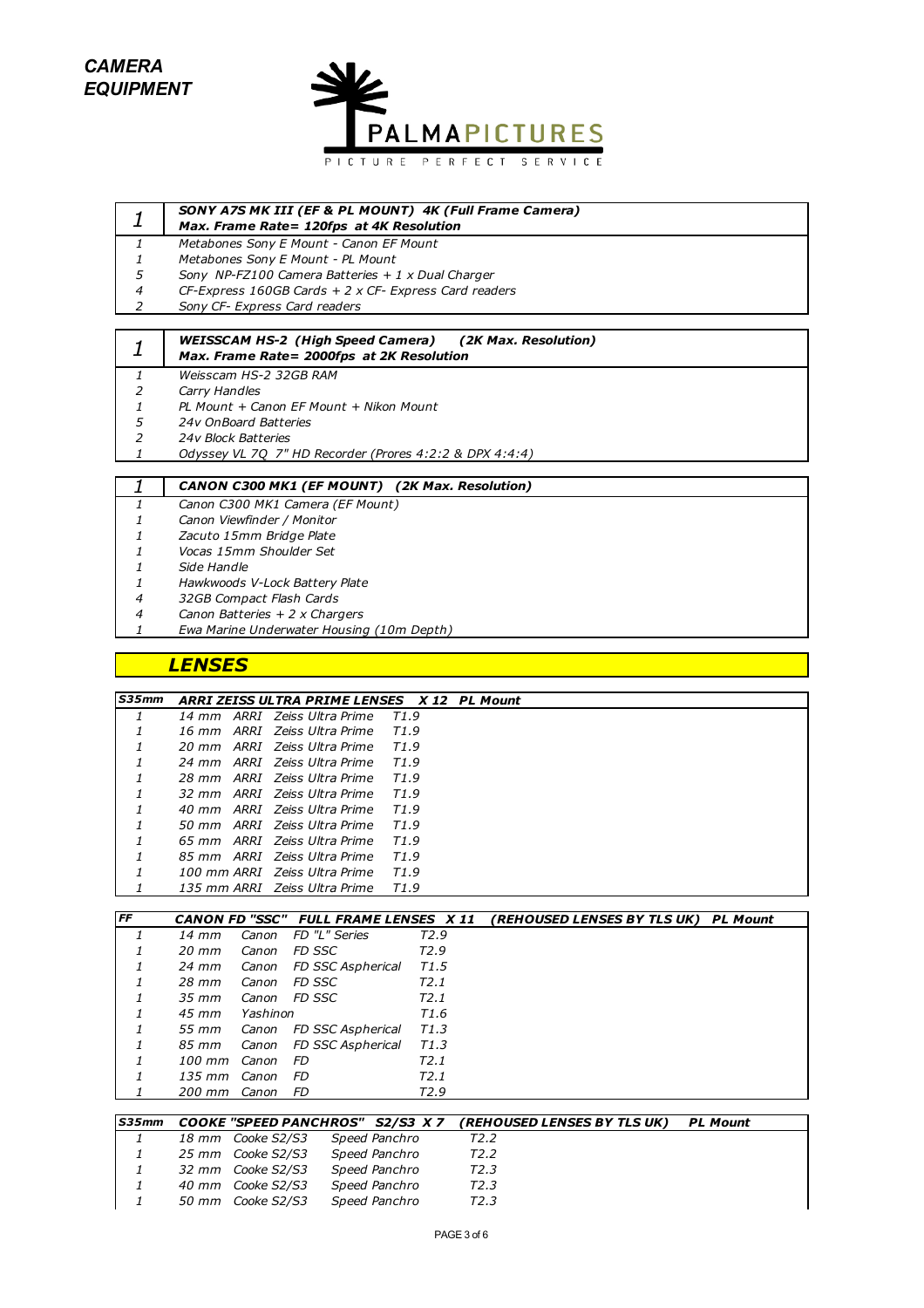

| 75 mm Cooke S2/S3  | Speed Panchro      | T2.3 |
|--------------------|--------------------|------|
| 100 mm Cooke S2/S3 | Deep Field Panchro | T2.8 |

| S35mm |              | ZOOM & TELEPHOTO LENSES S35mm PL Mount    |                  |  |
|-------|--------------|-------------------------------------------|------------------|--|
|       |              | 15.5mm - 45mm ARRI Zeiss LWZ-1            | T2.8             |  |
|       | 17mm - 50mm  | RED CINE                                  | T <sub>2.9</sub> |  |
|       | 19mm - 90mm  | Fujinon "Cabrio" + Servo Unit             | T <sub>2.9</sub> |  |
| 1     |              | 20mm - 100mm Cooke Zoom Varotal           | T3.1             |  |
|       |              | 25mm - 250mm Cooke Zoom Cine Varotal MKII | T4               |  |
|       | 24mm - 290mm | Angeneiux Optimo                          | T2.8             |  |
|       |              | 300mm/600mm & Doubler Canon Telephoto     | T <sub>2.8</sub> |  |

| <b>FF</b>     |                  | <b>EF MOUNT LENSES CANON &amp; SIGMA</b> |                   |
|---------------|------------------|------------------------------------------|-------------------|
|               | Canon "L" Series | 24mm Prime Lens                          | F <sub>1.4</sub>  |
|               | Canon "L" Series | 35mm Prime Lens                          | F1.4              |
|               | Canon "L" Series | 50mm Prime Lens                          | F <sub>1</sub> .2 |
|               | Canon "L" Series | 85mm Prime Lens                          | F1.2              |
| $\mathcal{L}$ | Canon "L" Series | 16-35mm Zoom Lens                        | F <sub>2.8</sub>  |
| $\mathcal{L}$ | Canon "L" Series | 24-70mm Zoom Lens                        | F2.8              |
|               | Canon "L" Series | 70-200mm Zoom Lens                       | F2.8              |
|               | APO DG<br>Siama  | 70-200mm Zoom lens                       | F2.8              |

#### *LENS ACESSORIES*

- *IB/E PL Mount 2 x Doubler*
- *Directors PL Mount Recce Viewfinder (16/9)*
- *Preston Digital Microforce + Oppenheimer Handle + 10m Cable*

### *FF SPECIALITY LENSES PL Mount*

*Laowa 24mm "Probe" Macro Lens (Boroscope) F14*

#### *MATTBOXES & FOLLOW FOCUS*

- *Arri Mattebox MB-14 (6.6 X 6.6") (4 x filter tray coupler) + 4x5.65" Reducer trays*
- *Arri Mattebox SMB-2 (4x5.65") (3 x filter tray coupler + 138mm Round Filter)*
- *Chroszial 4x5.65" Studio mattbox ( 3 x filter trays + 138mm round filter) + 19mm + 15mm rod option*
- *Arri Clip On Mattebox LMB-5 (4x4"/4x5.65" ) 3 x Filter Trays + Various Clamp Adapters*
- *Arri Clip On Mattebox LMB-25 (4x4"/4x5.65" ) 3 x Filter Trays + Various Clamp Adapters*
- *Arri Clip On Mattebox LMB-6 (6.6x6.6" ) 3 x Filter Trays + 9 x Clamp Adapters*
- *Arri Follow Focus Device FF4 and FF3 (19mm)*
- *Chroszial Follow Focus device (19mm + 15mm option)*

### *REMOTE FOCUS OPTIONS*

- *Arri WCU-4 Remote Focus Device + UMC-4 (3 x Motors)*
- *Arri SXU-1 Single Channel Remote Focus (1 x Motor)*
- *Scorpio Remote Focus Device (3 x Motors)*
- *RT Motion Remote Focus Device (2 x Motors)*

## *FILTERS*

| <b>SETS</b> | 4x5.65"                                                           |
|-------------|-------------------------------------------------------------------|
| 2           | Tiffen True Pola Filter                                           |
| 2           | Tiffen Clear Filter                                               |
|             | Schneider IRND's 0.3 / 0.6 / 0.9 / 1.2 / 1.5 / 1.8 / 2.1          |
|             | Tiffen IRND'S 0.3 / 0.6 / 0.9 / 1.2 / 1.5 / 1.8                   |
| 3           | Tiffen Rotating Polaframe filter (For LMB5 /LMB25 Clipon mattbox) |
|             | Tiffen "Glimmer Glass" Filters: 1/8, 1/4, 1/2, 1, 2               |
|             | Tiffen "Soft FX" Filters: 1/8, 1/4, 1/2, 1, 2                     |
|             | 7. Tiffen "Black Promist" Filters : 1/8, 1/4, 1/2, 1              |
|             | 7, 1, 1/2, 1/4, 1/2 : Tiffen "Low Contrast" Filters               |
|             | 7. Tiffen "Black Satin" Filters : 1/8, 1/4, 1/2, 1                |
|             | Tiffen "Pearlescent" Filters: 1/8, 1/4, 1/2, 1, 2                 |
|             | Schneider "Hollywood Black Magic" Filters: 1/8, 1/4, 1/2, 1, 2    |
|             | Tiffen Grads: ND 0.3 / 0.6 / 0.9 /1.2 HARD EDGE                   |
|             | Tiffen Grads: ND 0.3 / 0.6 / 0.9 / 1.2 SOFT EDGE                  |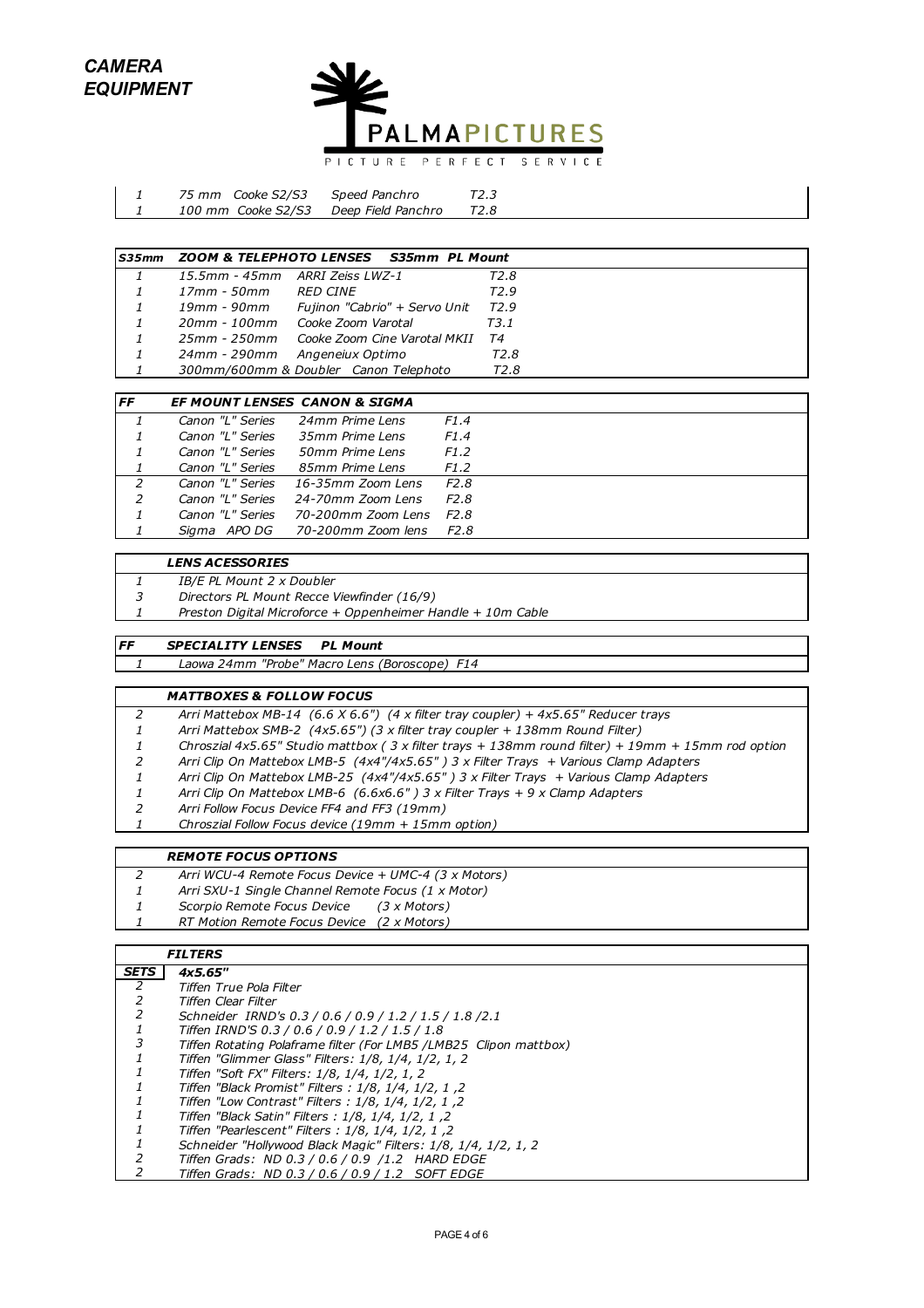*CAMERA EQUIPMENT*



| <b>SETS</b> | 6.6x6.6"                                                       |
|-------------|----------------------------------------------------------------|
|             | Tiffen Clear                                                   |
|             | Schneider Clear                                                |
|             | Tiffen Pola + True Pola                                        |
|             | Tiffen Rotating Polaframe Filter (For LMB6 Clipon mattbox)     |
|             | Schneider IRND's 0.3 / 0.6 / 0.9 / 1.2 / 1.5 / 1.8             |
|             | Tiffen IRND'S 0.3 / 0.6 / 0.9 / 1.2 / 1.5 / 1.8 / 2.1          |
|             | Tiffen Straight ND's 0.3 / 0.6 / 0.9 / 1.2 / 1.5 / 1.8         |
|             | Tiffen Grads: ND 0.3 / 0.6 / 0.9 HARD EDGE                     |
|             | Tiffen Grads: ND 0.3 / 0.6 / 0.9 SOFT EDGE                     |
|             | Schneider Straight ND's 0.3 / 0.6 / 0.9 / 1.2 / 1.5 / 1.8      |
|             | Schneider Grads: ND 0.3 / 0.6 / 0.9 HARD EDGE                  |
|             | Schneider Grads: ND 0.3 / 0.6 / 0.9 SOFT EDGE                  |
|             | 2, 1, 1/2, 1/4 .1/2 : Tiffen "Black Promist" Filters           |
|             | Tiffen "Glimmer Glass" Filters: 1/8, 1/4, 1/2, 1, 2            |
|             | Tiffen "Low Contrast" Filters: 1/8, 1/4, 1/2, 1, 2             |
|             | Schneider "Hollywood Black Magic" Filters: 1/8, 1/4, 1/2, 1, 2 |
|             | Tiffen "Soft FX" Filters: 1/8, 1/4, 1/2, 1, 2                  |
|             |                                                                |
| CETC        |                                                                |

### *SETS 114mm / 4 1/2" Round filters Pola + True Pola*

*Schneider Diopters: 1/2, 1,2,3*

### *SETS 138mm / 5.4" Round filters*

- *Pola + True Pola*
- *Schneider Full Diopters : 1/2, 1, 2, 3 + LMB5 Clipon Trays*
- *Schneider Split Diopters : + 1/2, +1 , +2*
- *Tiffen Variable ND (4 x stops) for Cine Fade Effect*

### *VIDEO ASSIST EQUIPMENT*

|   | O-Take "Smart Assist" HD2 2 x HD Camera Video Playback Recorder With Mix/overlay                 |
|---|--------------------------------------------------------------------------------------------------|
|   | O-Take "Smart Assist" HD2 EVO2 2 x HD Camera Video Playback Recorder With Mix/overlay            |
| 4 | Sound Design PIX-240 HD Video recorder + Onboard batteries (No Mix/Overlay)                      |
|   | Odyssey VL 70 7" HD Recorder & Cage with 6 x Lightweight V-Lock Batteries                        |
|   | 17" TV Logic LMM-173w HD monitor with sunshade, tripods +12v V-lock battery option (Dual Screen) |
|   | 17" TV Logic LVM-171A HD monitor with sunshade, tripods +12v V-lock battery option               |
|   | 24" TV Logic LMV-242 HD monitors with sunshade, tripods                                          |
|   | 25" Sony Trinitron OLED HD monitors with sunshade, tripods (A/C Power Only)                      |
|   | 5.5" TV Logic OLED Onboard monitor + 2 x onboard batteries                                       |
|   | 5.6" TV Logic Onboard monitor $+2x$ onboard batteries                                            |
| 4 | 5.8" TV Logic Onboard monitor $+2x$ onboard batteries                                            |
|   | 7" Small HD 703 Directors Hand Held Monitor & Cage with 6 x Lightweight V-Lock Batteries         |
|   | 7" TV Logic Directors Hand Held Monitor & Cage with 6 x Lightweight V-Lock Batteries             |
|   | 9" Sony LMD-940w Monitor $+4 \times V$ -lock onboard batteries                                   |
|   | Teradek Bolt 2000 Pro HD Transmitter and 3 x receivers + Adapters                                |
|   | Teradek Bolt 3000 Pro HD Transmitter and 3 x receivers + Adapters                                |
|   | Teradek Bolt 300 Pro HD Transmitter and 1 x receivers + Adapters                                 |
|   | HD BNC Cables x 500m                                                                             |

### *SETS TRIPODS & HEADS*

- *Ronford Heavy Duty Tripods mitchell base 150mm (Tall & short)*
- *Sachtler Tripods mitchell and bowl mount 150mm (Tall & short)*
- *Ronford Lightweight 2 x Stage Bowl Tripod 100mm*
- *Libec Lightweight 2 x Stage Bowl Tripod 100mm*
- *High Hat (Bowl / Mitchell mount) 150mm*
- *Cinesaddle steady bags*
- *Ronford Rolling Spreaders (For Ronford Tripods Only)*
- *O´Connor Fluid Head- Ultimate 2575 (150mm)*
- *Sachtler Video 18 Head (100mm)*
- *Sachtler Fluid Heads- 9+9 , Studio 65 , 7+7 (150mm)*
- *Ronford MKIV F7 Underslung Fluid Heads (Bowl & Mitchell Mount- 150mm)*
- *Tango Head*